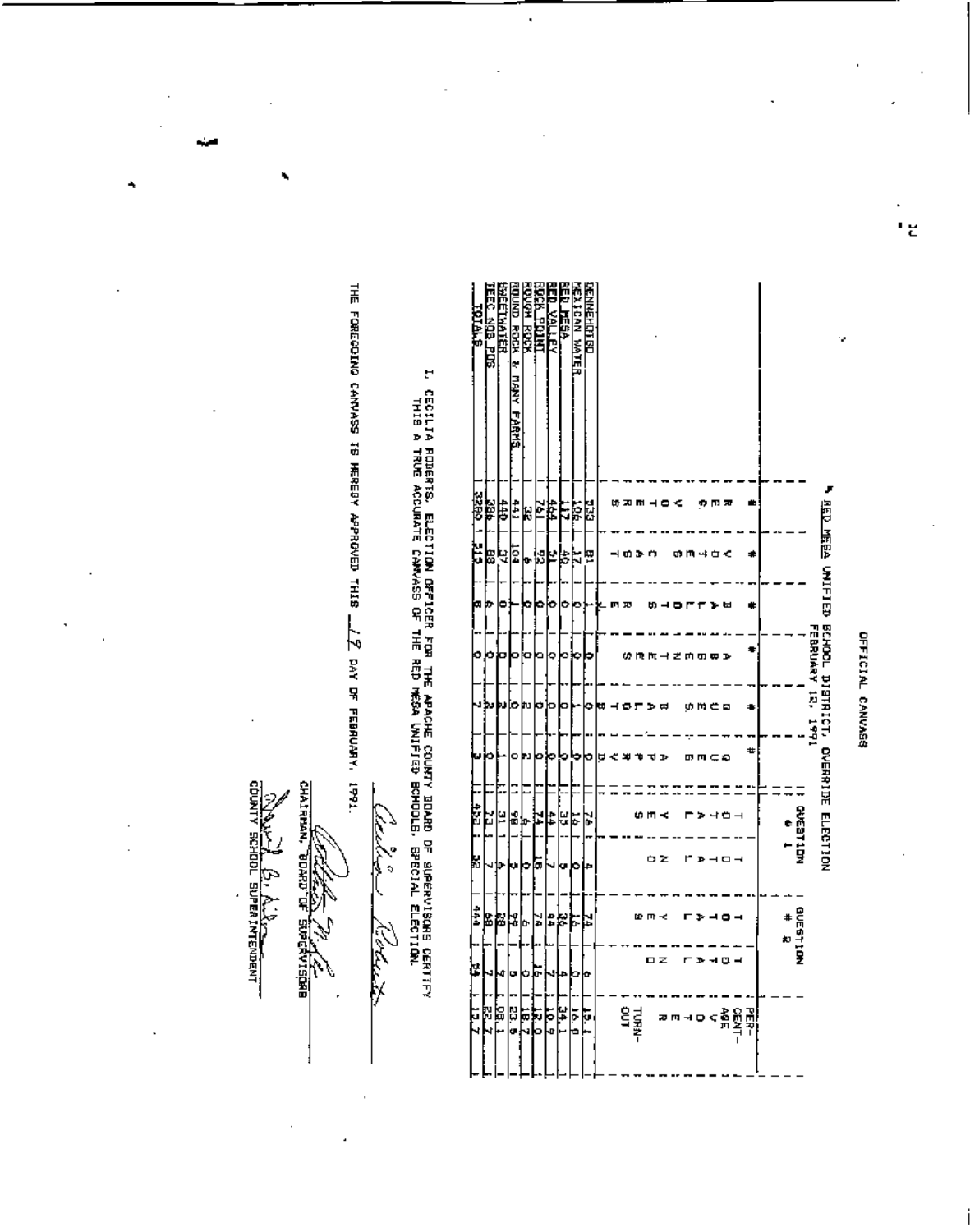## OFFICIAL CANVALL

|                                                                                         | о<br>R<br>N<br>F<br>1  | G<br>A<br>N<br>А<br>D<br>ο | G<br>Α<br>N<br>А<br>D<br>O | K<br>N<br>L<br>c  | Κ<br>А<br>G<br>E<br>т<br>о | s<br>т<br>E<br>А<br>М<br>в<br>0    | т<br>o<br>т<br>A<br>Ŀ |
|-----------------------------------------------------------------------------------------|------------------------|----------------------------|----------------------------|-------------------|----------------------------|------------------------------------|-----------------------|
|                                                                                         | E<br>L<br>Ď<br>s<br>10 | N.<br>22                   | s.<br>23                   | Η<br>Е<br>Ε<br>29 | н<br>31                    | A<br>т<br>74                       | s                     |
| NUMBER OF REGISTERED VOTERS                                                             | 540                    | 556                        | 465                        | 530               | 564                        | 752 1                              | 3407 1                |
| NUMBER OF VOTES CAST<br><u>NIMBER OF BALLOTS REJECTED</u>                               | 100<br>٦               | 86<br>0 <sub>1</sub>       | 86<br>0                    | 97<br>21          | 100<br>0                   | 109<br>0                           | 580 1                 |
| NUMBER OF ABSENTEE BALLOTS                                                              | 0                      | 0                          | 0                          | 0                 | 0                          | 0                                  | 0'                    |
| <u>NIMBER OF OUESTION BALLOTS</u><br>NO.OF Q. B.s APPRVD.BY RECROR.                     | 0<br>0                 | 0<br>0                     |                            | 4                 | 0<br>0                     | 0.<br>0                            | <u>5 1</u><br>5,1     |
| <u>PERCENTAGE VOTER TURNOUT</u>                                                         | 18.5                   | 115.4                      |                            |                   |                            | 18.5 1 17.4 1 17.5 1 14.4 1 16.7 1 |                       |
| LEASE/PURCHASE<br>TOTAL TES VOTES<br>nte \$9,000,000<br>for Buildings<br>TUINL NO VUIES | 96<br>1                | 82                         | 85<br>2                    | 96                | 86<br>13                   | 106<br>3                           | 551<br>26             |

GANADO UNIFIED SCHOOL DISTRICT SPECIAL ELECTION **FEBRUARY 12. 1991** 

I, CECILIA ROBERIS, ELECTION OFFICER FOR THE APACHE COUNTY BONE OF SUPERVISORS CENTIFY THIS A TRUE ACCURATE CANNASS OF THE GANADO UNIFIED SCHOOLS, SPECIAL ELECTION.

 $\frac{1}{2}$  day of  $\frac{1}{2}$ THE PURESOUNG CANVASS IS HEREBY APPROVED THIS 199

رىر

CHAINMAN. ROMED-OF-SUPERVIS

**COUNTY** ला का प STATE STREET